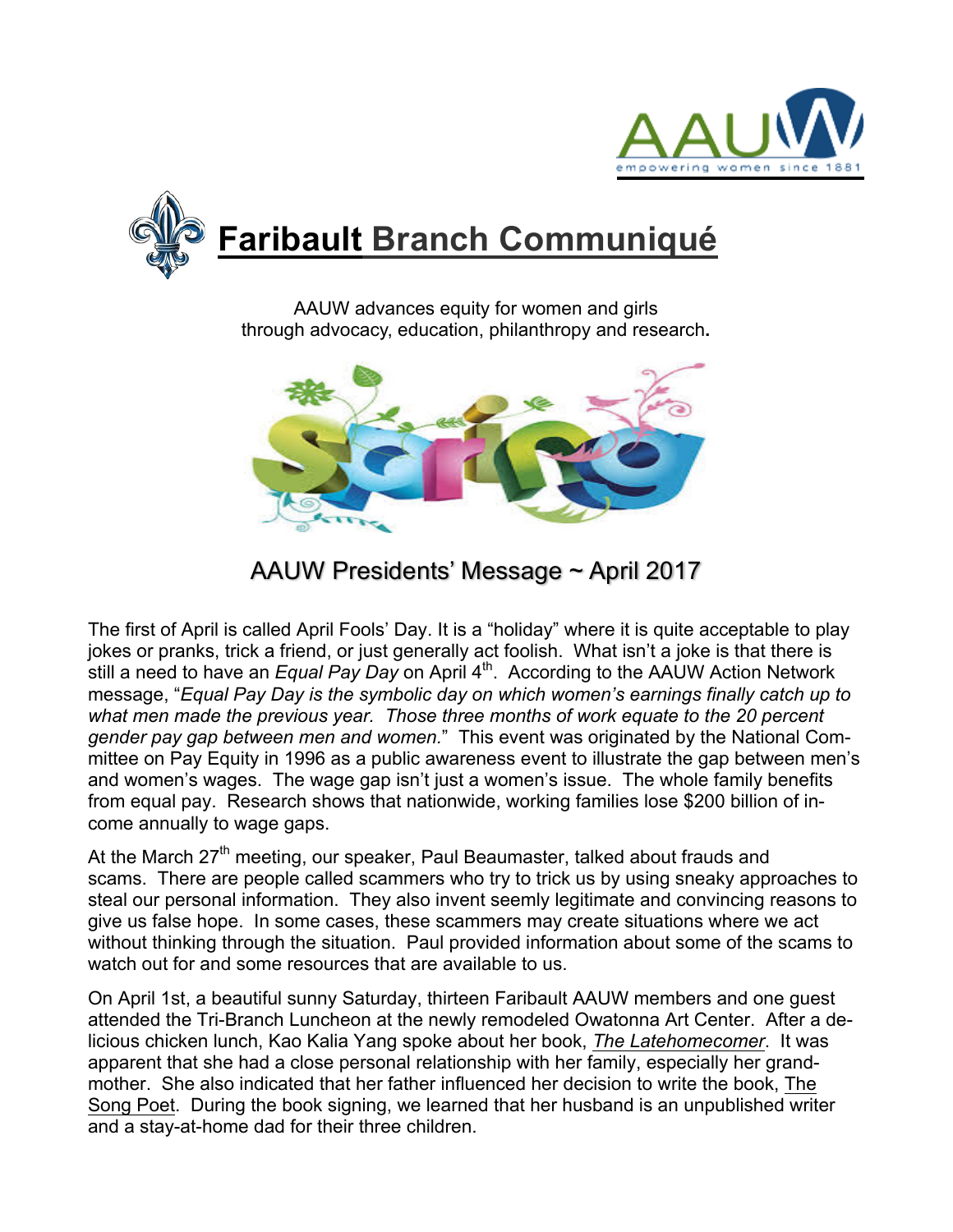

There is no scheduled board or membership business meeting this

month. Instead, we hope that all of you will assist with the book sale, our big moneymaker for the year. Here are some of the ways that you can help:

- On April 15<sup>th</sup> at 10:00p.m., the books that are stored at the Congregational Church need to be moved to the Faribo West Mall. Trucks and vans are needed to haul these books. The students from Shattuck-St. Mary's are no longer able to assist us so if you know any young people that can help that day please recruit them. Contact Pat Rice at 507-334-3076 if you have any questions or wish to volunteer.
- Monday through Wednesday (April 17-19) are set up days. All the books are sorted and placed in designated categories. More members assisting means a better organized book sale.
- Thursday through Tuesday (April 20-25) are the regular book selling days. There are four shifts on Thursday and Friday; three shifts plus the Kids' Karnival on Saturday; and two shifts on Sunday, Monday, and Tuesday. Please consider signing up for several shifts.

## **Book Sale**

\*This notice is especially for those who have not yet signed up to work at the AAUW book sale. I know some members are still out of town.

Help is needed on:

**Friday, April 21st**, *5:30 - 8:00 PM*

**Saturday, April 22nd**, we still need lots of help because we need members to run the kiddie carnival and others to collect money*. 9:30 to noon or noon to 2:30.* If you are interested in helping with the carnival and need more information please contact Kathy Larson.

You can always come in any time starting April 17th to help with sorting and set up. Clean-up is Wed. morning, April 26th.

Thanks to all who have signed up already.

We still do not know our exact location at the mall.

Dorothy Joy sdjoysteve@gmail.com 507-333-5775

• Probably, the least glamorous part of the book sale is the clean up on April 26th, but we do need a good crew to shorten the amount of time that it takes. Dick's Sanitation has agreed to once again recycle books for us.

If you can help, contact Dorothy Joy, who has graciously volunteered to set up the schedule. Even if you are not signed up at a particular time, but are in the area and can help for a short period, just drop in.

The 2017 AAUW State Convention will be held in Willmar on Friday, April 28<sup>th</sup> and Saturday April  $29<sup>th</sup>$ . Presently, there are nine members registered to attend. If you are interested in attending, contact Pat Fuchs at 507-334-8563 or patfuchs46@gmail.com for registration forms. The deadline for registering is April  $15^{\text{th}}$ .

Our last social event, a Polymer Bead Making Party, will occur on May 6, 2017 at Glass Garden Beads from 2-5 p.m. A special thanks to Kirsten Grunnet for organizing a variety of opportunities for our members to get together to socialize and have fun this year.

In closing, just a note about a woman named Jeanette Rankin from Montana. On April 2, 1917, she was the first woman ever elected to U. S. Congress. That was before the women had the right to vote!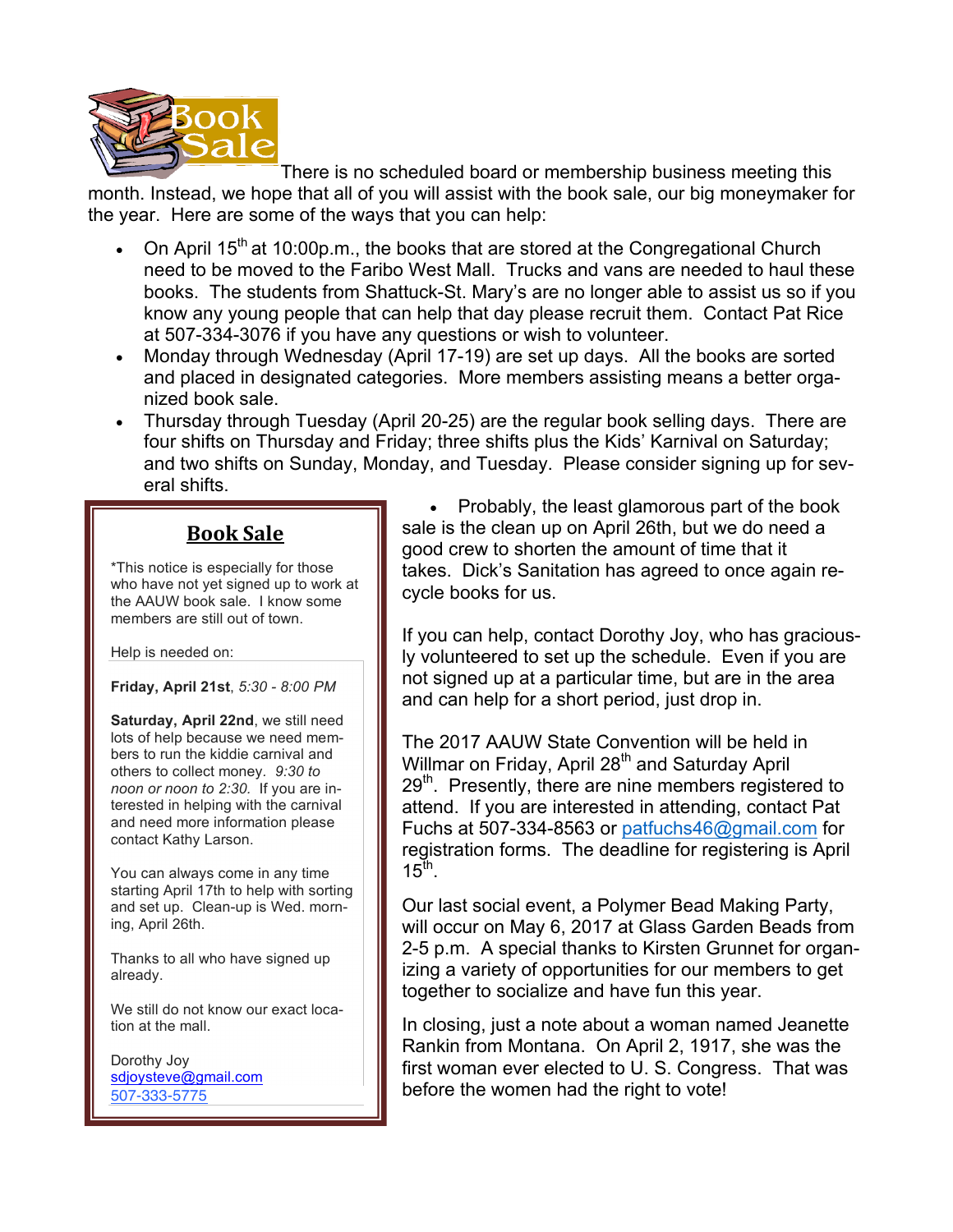### **Membership News**

- Our condolences to **Emily Nesvold** whose brother in Portland, Oregon passed away in March.
- Our condolences to **Kris Raaen** whose brother, **Jonathan King**, passed away on March 19, 2017.
- Congratulations to Gloria and Jon Olson who celebrated their 50<sup>th</sup> wedding anniversary on March  $27<sup>th</sup>$ .
- **Cyndy Harrison** marched with **Amy Klobuchar** in the St. Patrick's Day Parade in St. Paul. Way to go!
- **Dr. William Bottke**, son of **May Bottke** and brother of **Mary Osborne**, will be inducted into FHS Alumni Program on April 22, 2017. "The Faribault Falcon High Flyer Distinguished Alumni Award recognizes graduates who have made distinctive contributions to benefit others through humanitarian activities or extraordinary personal and professional accomplishments following high school."
- **Betty Harmsen,** a Friends of Buckham Library board member, helped judge the Edible Books Festival entries.
- All the Women's History Month articles were published in the Faribault Daily News during March and the first week in April featuring the Grimke sisters, Sojourner Truth, Lucy Stone, Marie Louise Sanford, and Olivia Sage. A special thanks to **Diane Hagen**, **Kathryn Speulda**, **Pauline Schreiber**, **Pat Rice**, and **Colleen Rolling** for writing these articles.

Pat Fuchs and Cyndy Harrison, co-presidents

#### \* \* \* \* \* \* \* \* \* \*

| <b>APRIL 2017</b><br><b>ENTRAN</b><br><b>BALLING</b><br><b>MOTHALY</b><br><b>INSTITUTO Y WEIGHT HANY THAT HANY</b> |                                                                                             |  |  |           |  |   |
|--------------------------------------------------------------------------------------------------------------------|---------------------------------------------------------------------------------------------|--|--|-----------|--|---|
|                                                                                                                    |                                                                                             |  |  |           |  |   |
| $\mathbf{z}$                                                                                                       |                                                                                             |  |  | 3 4 5 6 7 |  | я |
|                                                                                                                    | 9101112131415                                                                               |  |  |           |  |   |
|                                                                                                                    | 16171819202122                                                                              |  |  |           |  |   |
|                                                                                                                    | 23242526272829                                                                              |  |  |           |  |   |
|                                                                                                                    | <b><i>Amelia MacDidonom</i></b><br>Foot's Day - 1<br>Genet Friday - 14<br>Expedience - 1989 |  |  |           |  |   |

#### **Calendar of Events**

### **Saturday, April 15, 2017 at Congregational Church**

- 10:00 a.m.
- Move books to Faribo West Mall

#### **Monday-Wednesday, April 17-19, 2017**

- Set up for book sale at Faribo West Mall
- All day

### **Thursday-Tuesday, April 20-25, 2017**

- Book sale at the Faribo West Mall
- Various shifts scheduled each day

### **Wednesday, April 26, 2017**

- $\bullet$  9:00a.m.-?
- Book sale clean up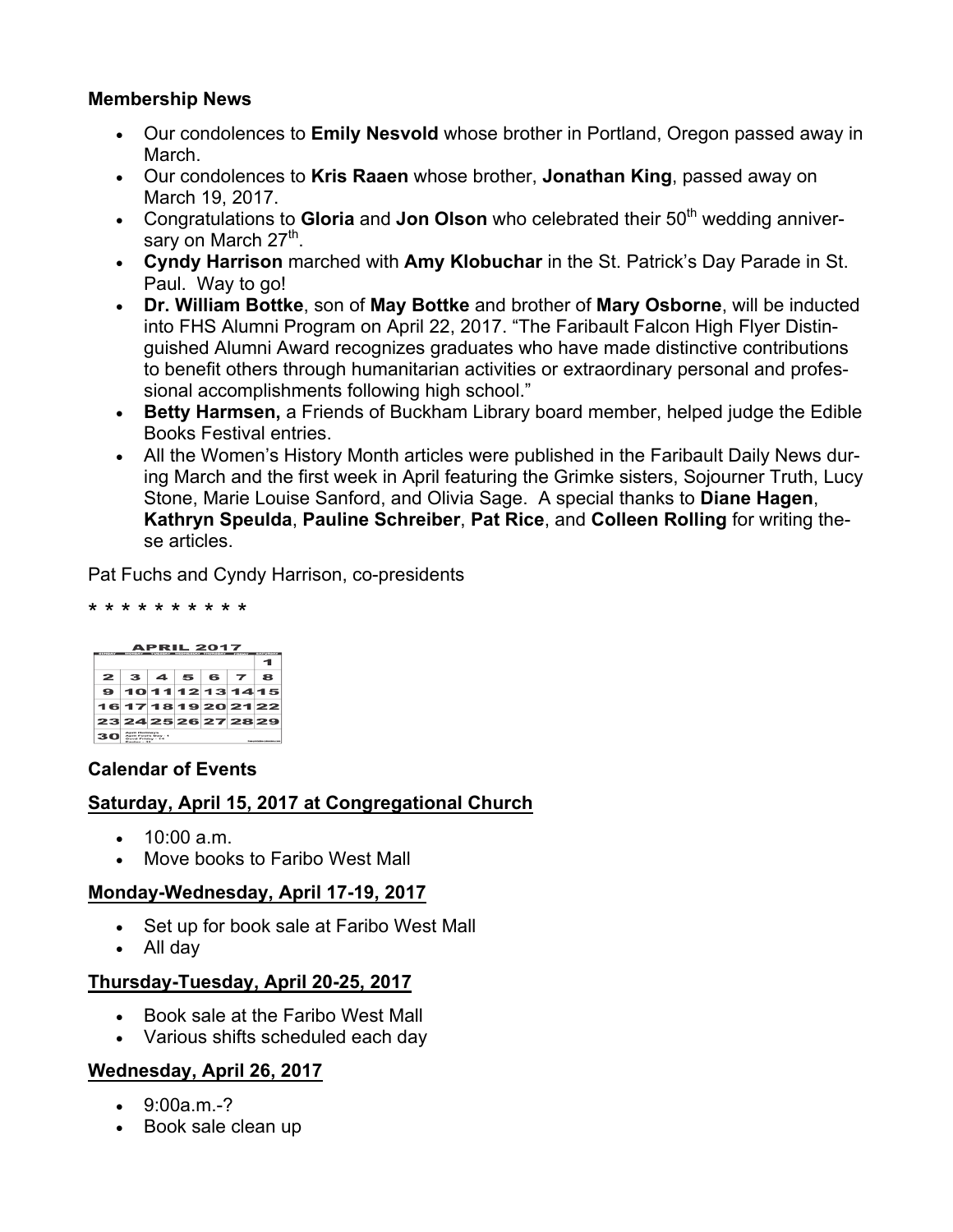

### **Saturday, April 22, 2017**

## **Friday-Saturday, April 28-29, 2017**

- 2017 AAUW State Convention
- Willmar, Minnesota

### **Saturday, May 6, 2017 at Glass Garden Beads**

- Polymer Bead Making Party
- $\bullet$  2-5 p.m.

#### \* \* \* \* \* \* \* \* \* \*

## **Membership Memos:**

**We are pleased to report that we have two new members for the fiscal year 2017-18: Ardo Ibrahim and Cheryl Freund. Ardo was our program presenter in January; Cheryl had been a member some years ago and took a breather. Cheryl is on the South Central College Board of Directors and is excited that the 2018 State Convention will be happening there on Saturday, April 28 next year. Already we have earned a free national membership for the 2018-19 dues year with the Shape-the-Future program.**

A pillar of the AAUW Mission is advocating for women and girls through research. In the season of college graduations, AAUW research shows that: (part of 79 reasons women are still treated unequally)

61. In less than 10 years, the United States will need 1.7 million more engineers and computer scientists, and women could help fill these critical jobs. But today, women make up only 26% of mathematical and computer scientists and just 12% of engineers.

62. Women earn only 18% of computer science bachelor's degrees, 19% of engineering bachelor's degrees, and 19% of physics bachelor's degrees. But overall, women earn the majority of undergraduate degrees.

63. Girls represent 56% of all Advanced Placement test takers but only 19% of AP computer science test takers.

64. There was a 7% decline in first-year undergraduate women who said they were interested majoring in computer science between 2000 and 2014.

65. At Facebook, Google, Twitter, and Apple, men accounted for 70% of the rank-and-file workforce in 2014.

66. African American women make up only 1% of the engineering workforce and 3% of the computing workforce.

67. Forty percent of young men starting college intend to major in a science, technology, engineering, and math (STEM) field compared with around 25% of young women.

68. Nineteen percent of young men—nearly one in five—start college intending to major in engineering compared with just 6% of women.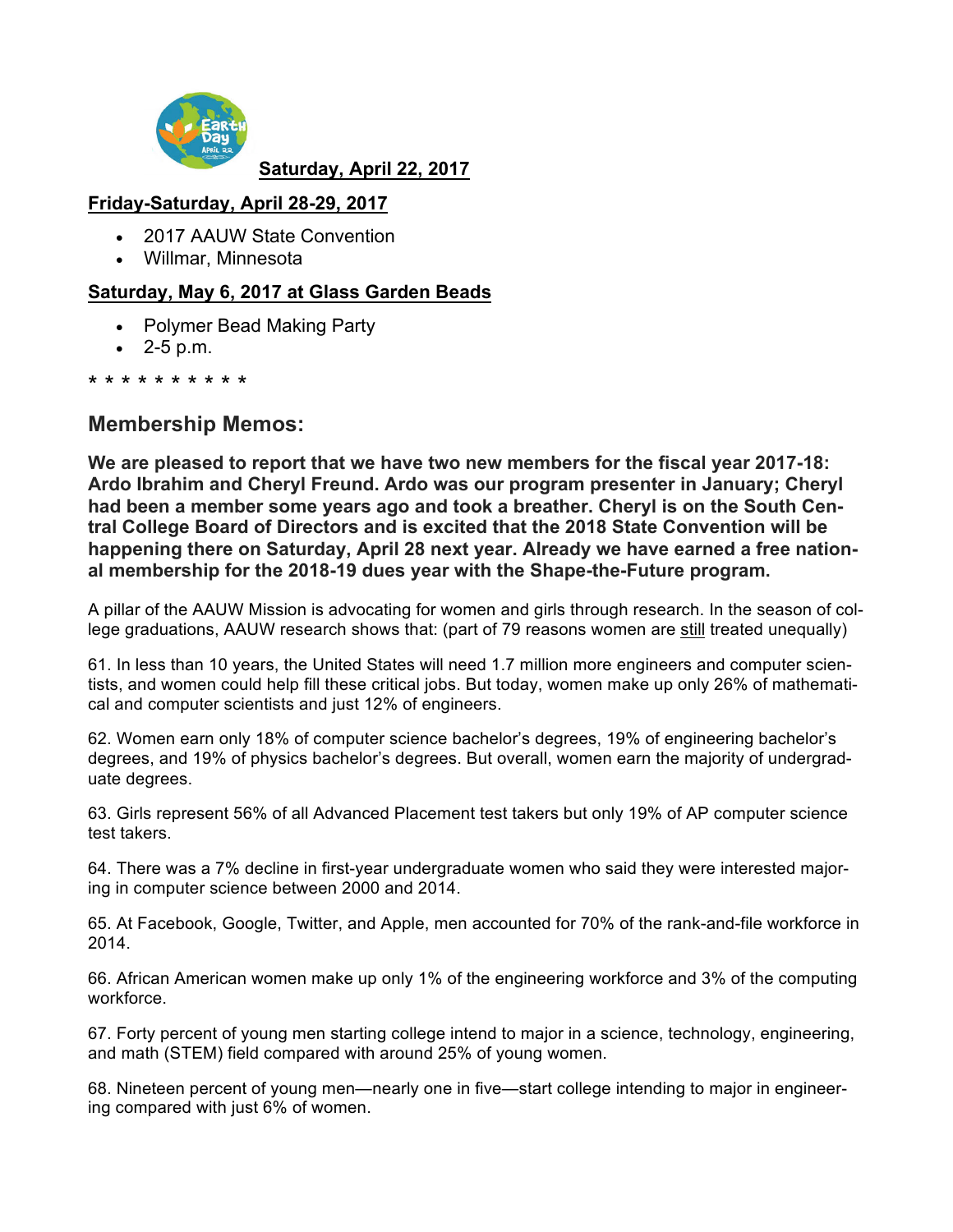69. Just 12% of engineers are women, and the number of women in computing has fallen from 35% in 1990 to just 26% in 2013.

Sometimes people aren't members because they have never been asked. Be brave, ask someone to *join us!*

## **Give a Grad a Gift**

## **How Many Recent College Grads Do You Know? Give Them All the Gift of Free AAUW Membership!**



Last year, colleges and universities in the United States awarded roughly 1 million associate degrees, 2 million bachelor's degrees, 800,000 master's degrees, and 200,000 doctoral degrees. Can you imagine if every one of these graduating students became an AAUW member? We can, and you can help us get there.

#### **As an AAUW member, you can gift one year of free AAUW national membership to as many recent graduates as you like! (Dues to become a Faribault Branch member would be \$10 and MN state dues are \$9.)**

We all know that the future of our organization depends on today's graduates. Give a minute; gain a new community of AAUW leaders. Here's how it works:

• **Identify the recent college or university graduates in your networks.**

These recent graduates can be family, friends, neighbors, former students, friends of friends, you name it! You could even gift AAUW memberships to the entire graduating class of your local college or university. Anyone who has graduated within the past **two** years is eligible to receive one free membership from an AAUW member.

- **Collect their information.** You'll need to know the mailing address, phone number, e-mail, and alma mater for each of these future AAUW members.
- **Fill out our handy form!** Voilà! Welcome, new AAUW members. Hello, the future of AAUW. The Perfect Graduation Gift

**It's a win-win situation — giving a grad the gift of AAUW membership is free for you and free for them. With a gift of a free, one-year AAUW membership, recent graduates will**

• Join an empowering community of more than 170,000 AAUW members and supporters who are committed to fostering women's leadership and equity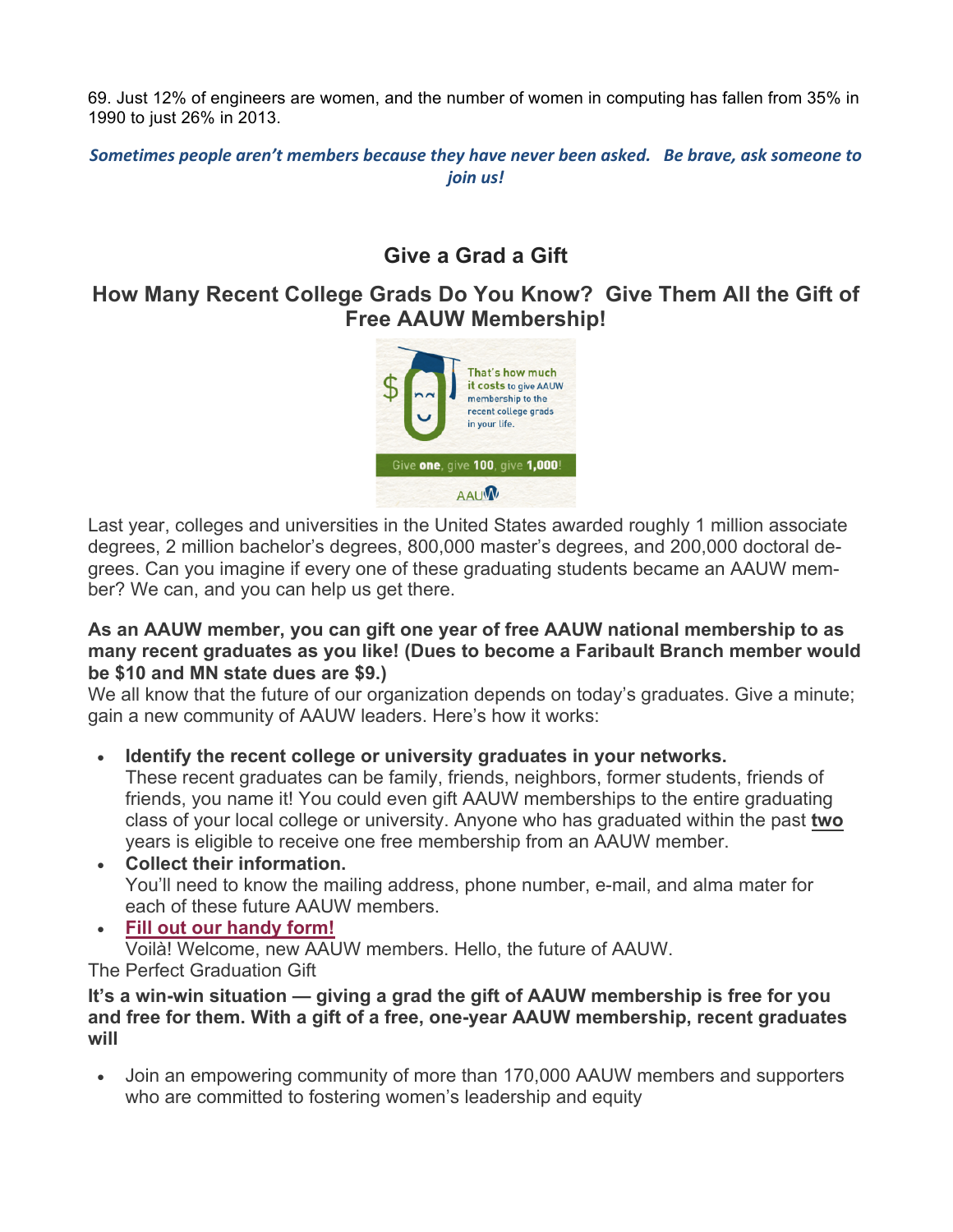- Expand their careers through leadership trainings, salary negotiation workshops, and fellowships and grants programs
- Enjoy access to resources, research, and programming to advocate for women and girls locally, nationally, and online
- Stay current on issues affecting women and girls as they receive *Mission & Action*, *AAUW Outlook* magazine, Action Network alerts, and more
- Increase their buying power with access to member-only discounts

Membership co-vice presidents: Kathy Larson and Karen Rasmussen

Email or call with any questions or referrals: kathyhilgerslarson@gmail.com 507-332-2525 or

kadras1217@gmail.com 507-331-0126

\* \* \* \* \* \* \* \* \*

## **Treasurer's Report**

March 31 numbers from the State Bank: Checking \$225.79, Savings \$3165.83. The first of our spring scholarships have been sent to South Central College. We budgeted two \$750 scholarships this year to SCC.

Julie Olson, Treasurer \* \* \* \* \* \* \* \* \* \*

## **Women's History Month**



Hagen, Kathy Speulda, Pauline Schreiber, Colleen Rolling and Pat Rice. The last article was in this past Tuesday's paper. I was disappointed that the photos I submitted were not published. That was an editorial decision.

Kathy Kasten \* \* \* \* \* \* \* \* \* \*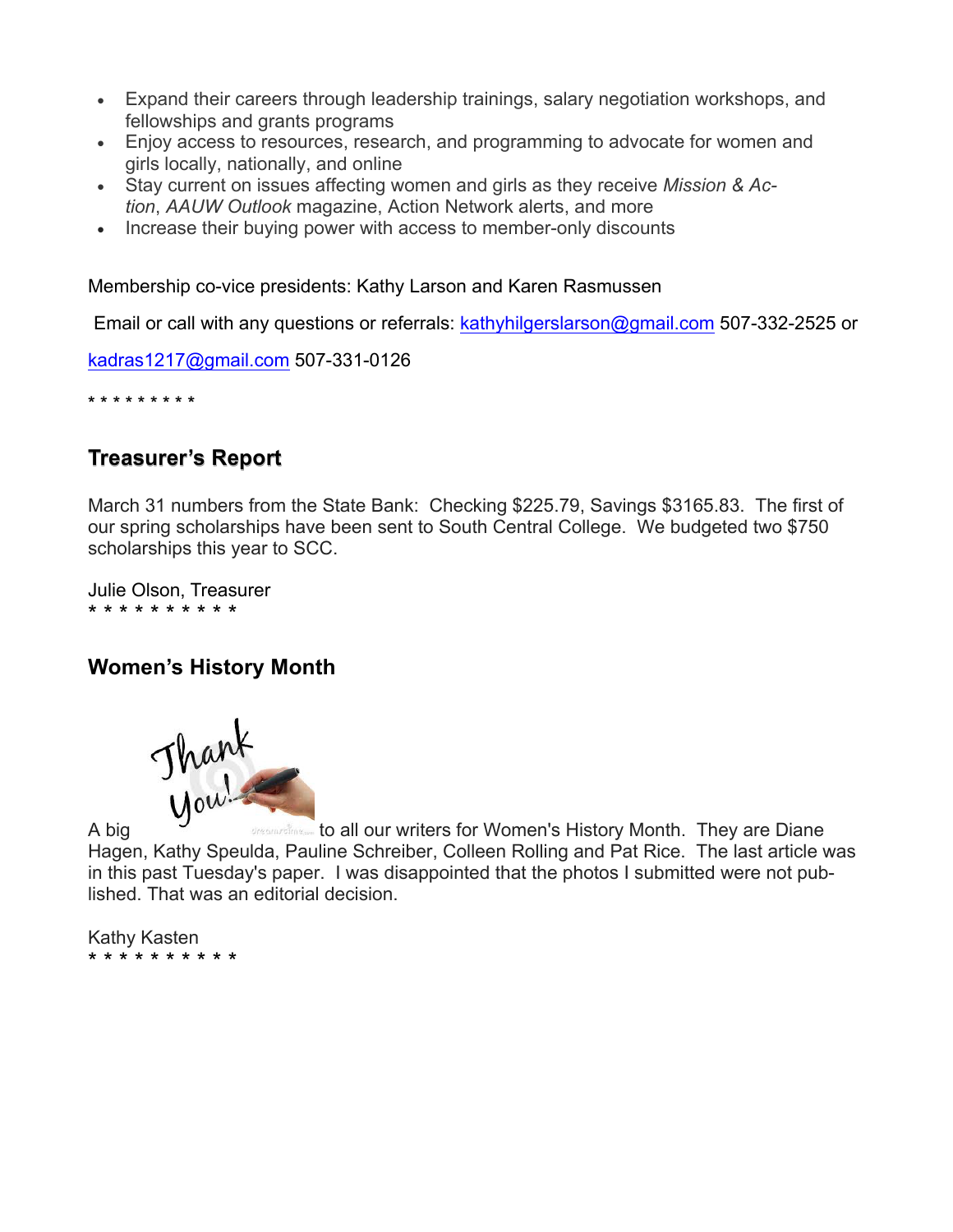

## **BOOK CLUB NEWS**

Eleven members of the branch book club met at the HyVee Market Grille to discuss the March book, Middlesex by Jeffrey Eugenides.

Most were highly enthusiastic and agreed that the author's style and ability to skillfully handle a unique and sensitive subject were outstanding. Some readers felt it was a slow start due to

"A great poem can move you, shake you, and remind you what it is to be human."

the lengthy back story. The history and culture woven throughout the story were also features.

Barb's home will again be our regular meeting place. beginning the third Tuesday in April at 6: 30. April is National Poetry Month. Bring poetry to share -- anything goes!

All are welcome! With no book to read, it's a good opportunity for newcomers!

Gloria Olson \* \* \* \* \* \* \* \* \* \*

## **PHOTOS!!! PHOTOS!!! PHOTOS!!!**



If anyone has photos from the following AAUW events, would you please send them to my I phone at 507 339-6892, I will take hard copy photos also:

October 1 Wine and Cheese Party November 6 Cake Decorating December 11 play "Wrapped in Glory" December 19 Christmas at the Cathedral January 27 Deb Peterson, Conflict Mediation March Clay Studio

Thank you very much, Pat Umbreit, Historian \* \* \* \* \* \* \* \* \* \*

## **Secretary's Report**

**AAUW Faribault Branch Meeting - Mar. 27, 2017**

The February meeting of the AAUW Faribault branch was called to order by Co-president Pat Fuchs at 6:30 p.m. in the meeting room at district One Hospital.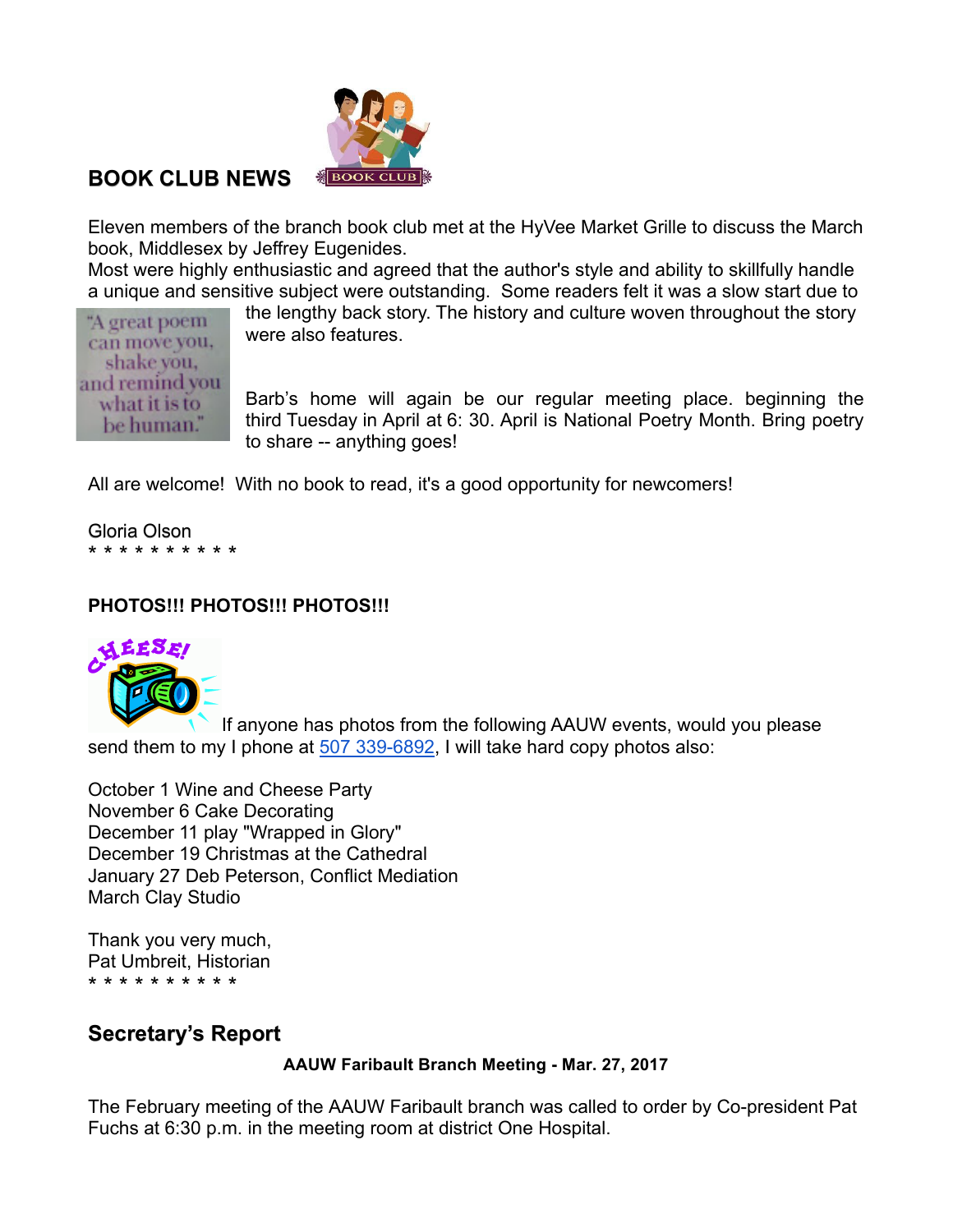### **Announcements/Correspondence:**

- Pat Fuchs offered our condolences to Emily Nesvold and Kris Raaen on the loss of their family members.
- Pat also congratulated Cyndy Harrison on her appearance in the St. Patrick's Day Parade with Sen. Amy Klobuchar and Gloria and Jon Olson on their 50th Wedding Anniversary.
- Christy Dore read a thank you from Karen Kittlesen for the support and memorials given to her and the family on the loss of her husband, Jim.

### **Secretary's Report:** Approved as printed.

**Treasurer's Report:** Julie Olson reported that the months of March and April produce our greatest financial activity with the scholarships awarded and the book sale receipts.

### **Committee Reports:**

- **Membership:** Karen Rasmussen announced that the Faribault branch qualifies for reduced national dues for new members beginning this month. New members would pay only \$43.50, renewals are \$68.She encourage members to recruit others to join our organization.
- **Social Events**: Kathy Larson displayed the pottery made at the Paradise Center in March. Kirstin Grunnet announced that there will be a Bead Making party at Glass Garden Beads on May 6th.
- **2018 Convention:** Kathy Larson, Liz Hartman and Pat Rice will be working on the design for the convention bags using scraps donated by the Faribault Woolen Mill.
- **Scholarships:** Karen Rasmussen passed around a sign-up sheet posting scholarship flyers. So far there are 3 applicants. The deadline is May 1st to submit the application. Also, the current and past-presidents who are available, will meet this Thurs. at SCC to select the \$750 AAUW Named Scholarship winners.
- **Book Sale:** Pat reviewed some of the arrangements:
	- o Dorothy Joy will be sending an email with the volunteer schedule. Members were encouraged to sign up for vacant slots.
	- o Mall space is assured but the location is not yet determined.
	- o Kathy Larson has arranged for volunteers from Shattuck-St. Mary's on Apr. 15th for hauling books.
	- $\circ$  Sign-up sheets were passed around for members to select locations to post flyers.
	- o Gloria Olson has 200 bags ordered.
	- o Julie Olson will take care of the cash box.
	- o Dick's Sanitation is recycling the books
	- $\circ$  Children who buy at least \$2.00 in books will receive string backpacks.
- **Tri-Branch Luncheon:** Members who are attending can meet for carpooling at the Broaster at 11:00 a.m. on Apr. 1st.

### **Old Business:**

• **Airport Field Renaming**: The FAA has received the application to rename the field. The Faribault Area Pilots Association has also offered to help with the cost, promotion and ceremony